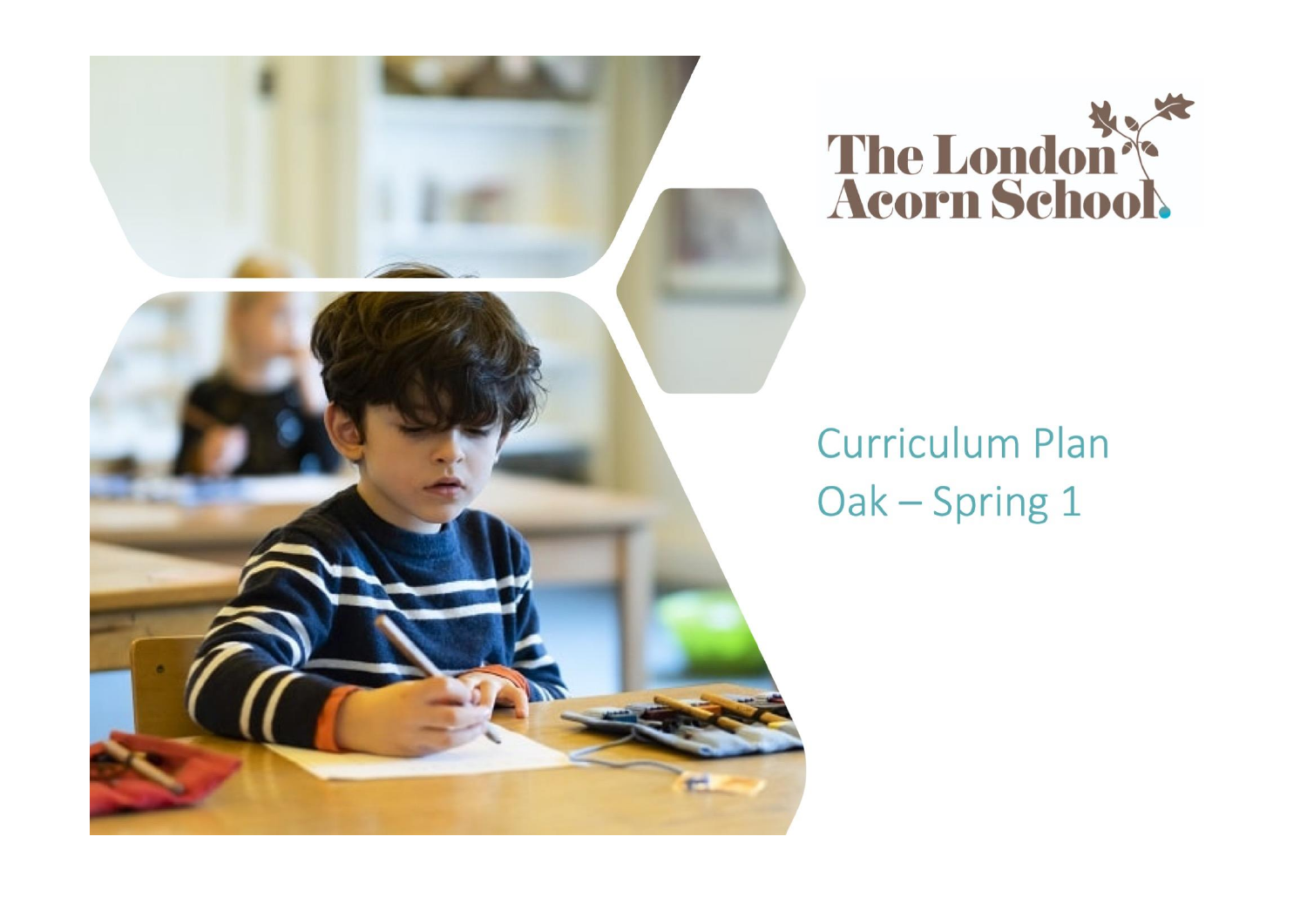## Programmes of Study

Literacy Genres Explanations: Extreme Animals [Babcock], *Nicola Davies* (2 weeks) Detective Stories: The Falcon's Malteser, *Anthony Horowitz* (3 weeks)

Class/ Year class 5 year 6 Term Spring First half term

## Unit title : WONDERFUL WORLD

| Reading Enhancements King of the Cloud Forest, Michael Morpurgo<br>Number and place value<br><b>Writing for Purpose</b><br>$\bullet$<br>Literacy<br>Maths<br>Note Taking for Information Pieces<br>Information Pieces - Mountains Around the World<br>digit represents<br>- compare and order numbers with up to three decimal places<br>Descriptive - Preparing to Reach the Summit<br>- work systematically to find out how many numbers round to 5000000<br>Grammar<br>To conduct detailed language investigations through interviews,<br>- factors and multiples<br>- prime numbers<br>research and reading e.g. of proverbs, language change over<br>time, dialect, study of headlines<br>Written Addition and Subtraction<br>To identify, understand and form complex sentences through,<br>- word problems<br>- solve subtraction of 5-and 6-digit numbers using written column<br>e.g.:<br>Using different connecting devices<br>method- n method<br>Reading back complex sentences for clarity of meaning, and<br>- solve addition of 4-to 7-digit numbers using written column addition;<br>adjusting as necessary<br>- solve subtraction of 5-, 6-and 7-digit numbers using written column<br>Evaluating which links work best<br>method (decomposition)<br>Identifying main clauses<br>Decimals, percentages and their equivalence to fractions<br>Fractions, ratio and proportion<br>Using appropriate punctuation<br>know common fraction / decimal equivalents<br><b>Spelling</b><br>multiply pairs of unit fractions and multiply unit fractions by<br>- ure<br>non-unit fractions<br>-tion<br>Multiplication of decimals and fractions<br>-sion<br>Mental Multiplication and Division<br>-ssion<br>Multiply and divide by 10, 100 and 1000<br>Comprehension<br>$\bullet$<br>Written multiplication and division | Formal/Impersonal Writing: Babcock persuasive texts (2 weeks) Authors & Texts: Wonder, R.J. Palacio (3 weeks) |                                                                       |
|----------------------------------------------------------------------------------------------------------------------------------------------------------------------------------------------------------------------------------------------------------------------------------------------------------------------------------------------------------------------------------------------------------------------------------------------------------------------------------------------------------------------------------------------------------------------------------------------------------------------------------------------------------------------------------------------------------------------------------------------------------------------------------------------------------------------------------------------------------------------------------------------------------------------------------------------------------------------------------------------------------------------------------------------------------------------------------------------------------------------------------------------------------------------------------------------------------------------------------------------------------------------------------------------------------------------------------------------------------------------------------------------------------------------------------------------------------------------------------------------------------------------------------------------------------------------------------------------------------------------------------------------------------------------------------------------------------------------------------------------------------------------------------------------------------------------------------|---------------------------------------------------------------------------------------------------------------|-----------------------------------------------------------------------|
|                                                                                                                                                                                                                                                                                                                                                                                                                                                                                                                                                                                                                                                                                                                                                                                                                                                                                                                                                                                                                                                                                                                                                                                                                                                                                                                                                                                                                                                                                                                                                                                                                                                                                                                                                                                                                                  |                                                                                                               |                                                                       |
|                                                                                                                                                                                                                                                                                                                                                                                                                                                                                                                                                                                                                                                                                                                                                                                                                                                                                                                                                                                                                                                                                                                                                                                                                                                                                                                                                                                                                                                                                                                                                                                                                                                                                                                                                                                                                                  |                                                                                                               |                                                                       |
|                                                                                                                                                                                                                                                                                                                                                                                                                                                                                                                                                                                                                                                                                                                                                                                                                                                                                                                                                                                                                                                                                                                                                                                                                                                                                                                                                                                                                                                                                                                                                                                                                                                                                                                                                                                                                                  |                                                                                                               | - Read and write numbers with up to 7-digits, understanding what each |
|                                                                                                                                                                                                                                                                                                                                                                                                                                                                                                                                                                                                                                                                                                                                                                                                                                                                                                                                                                                                                                                                                                                                                                                                                                                                                                                                                                                                                                                                                                                                                                                                                                                                                                                                                                                                                                  |                                                                                                               |                                                                       |
|                                                                                                                                                                                                                                                                                                                                                                                                                                                                                                                                                                                                                                                                                                                                                                                                                                                                                                                                                                                                                                                                                                                                                                                                                                                                                                                                                                                                                                                                                                                                                                                                                                                                                                                                                                                                                                  |                                                                                                               |                                                                       |
|                                                                                                                                                                                                                                                                                                                                                                                                                                                                                                                                                                                                                                                                                                                                                                                                                                                                                                                                                                                                                                                                                                                                                                                                                                                                                                                                                                                                                                                                                                                                                                                                                                                                                                                                                                                                                                  |                                                                                                               |                                                                       |
|                                                                                                                                                                                                                                                                                                                                                                                                                                                                                                                                                                                                                                                                                                                                                                                                                                                                                                                                                                                                                                                                                                                                                                                                                                                                                                                                                                                                                                                                                                                                                                                                                                                                                                                                                                                                                                  |                                                                                                               |                                                                       |
|                                                                                                                                                                                                                                                                                                                                                                                                                                                                                                                                                                                                                                                                                                                                                                                                                                                                                                                                                                                                                                                                                                                                                                                                                                                                                                                                                                                                                                                                                                                                                                                                                                                                                                                                                                                                                                  |                                                                                                               |                                                                       |
|                                                                                                                                                                                                                                                                                                                                                                                                                                                                                                                                                                                                                                                                                                                                                                                                                                                                                                                                                                                                                                                                                                                                                                                                                                                                                                                                                                                                                                                                                                                                                                                                                                                                                                                                                                                                                                  |                                                                                                               |                                                                       |
|                                                                                                                                                                                                                                                                                                                                                                                                                                                                                                                                                                                                                                                                                                                                                                                                                                                                                                                                                                                                                                                                                                                                                                                                                                                                                                                                                                                                                                                                                                                                                                                                                                                                                                                                                                                                                                  |                                                                                                               |                                                                       |
|                                                                                                                                                                                                                                                                                                                                                                                                                                                                                                                                                                                                                                                                                                                                                                                                                                                                                                                                                                                                                                                                                                                                                                                                                                                                                                                                                                                                                                                                                                                                                                                                                                                                                                                                                                                                                                  |                                                                                                               |                                                                       |
|                                                                                                                                                                                                                                                                                                                                                                                                                                                                                                                                                                                                                                                                                                                                                                                                                                                                                                                                                                                                                                                                                                                                                                                                                                                                                                                                                                                                                                                                                                                                                                                                                                                                                                                                                                                                                                  |                                                                                                               |                                                                       |
|                                                                                                                                                                                                                                                                                                                                                                                                                                                                                                                                                                                                                                                                                                                                                                                                                                                                                                                                                                                                                                                                                                                                                                                                                                                                                                                                                                                                                                                                                                                                                                                                                                                                                                                                                                                                                                  |                                                                                                               |                                                                       |
|                                                                                                                                                                                                                                                                                                                                                                                                                                                                                                                                                                                                                                                                                                                                                                                                                                                                                                                                                                                                                                                                                                                                                                                                                                                                                                                                                                                                                                                                                                                                                                                                                                                                                                                                                                                                                                  |                                                                                                               |                                                                       |
|                                                                                                                                                                                                                                                                                                                                                                                                                                                                                                                                                                                                                                                                                                                                                                                                                                                                                                                                                                                                                                                                                                                                                                                                                                                                                                                                                                                                                                                                                                                                                                                                                                                                                                                                                                                                                                  |                                                                                                               |                                                                       |
|                                                                                                                                                                                                                                                                                                                                                                                                                                                                                                                                                                                                                                                                                                                                                                                                                                                                                                                                                                                                                                                                                                                                                                                                                                                                                                                                                                                                                                                                                                                                                                                                                                                                                                                                                                                                                                  |                                                                                                               |                                                                       |
|                                                                                                                                                                                                                                                                                                                                                                                                                                                                                                                                                                                                                                                                                                                                                                                                                                                                                                                                                                                                                                                                                                                                                                                                                                                                                                                                                                                                                                                                                                                                                                                                                                                                                                                                                                                                                                  |                                                                                                               |                                                                       |
|                                                                                                                                                                                                                                                                                                                                                                                                                                                                                                                                                                                                                                                                                                                                                                                                                                                                                                                                                                                                                                                                                                                                                                                                                                                                                                                                                                                                                                                                                                                                                                                                                                                                                                                                                                                                                                  |                                                                                                               |                                                                       |
|                                                                                                                                                                                                                                                                                                                                                                                                                                                                                                                                                                                                                                                                                                                                                                                                                                                                                                                                                                                                                                                                                                                                                                                                                                                                                                                                                                                                                                                                                                                                                                                                                                                                                                                                                                                                                                  |                                                                                                               |                                                                       |
|                                                                                                                                                                                                                                                                                                                                                                                                                                                                                                                                                                                                                                                                                                                                                                                                                                                                                                                                                                                                                                                                                                                                                                                                                                                                                                                                                                                                                                                                                                                                                                                                                                                                                                                                                                                                                                  |                                                                                                               |                                                                       |
|                                                                                                                                                                                                                                                                                                                                                                                                                                                                                                                                                                                                                                                                                                                                                                                                                                                                                                                                                                                                                                                                                                                                                                                                                                                                                                                                                                                                                                                                                                                                                                                                                                                                                                                                                                                                                                  |                                                                                                               |                                                                       |
|                                                                                                                                                                                                                                                                                                                                                                                                                                                                                                                                                                                                                                                                                                                                                                                                                                                                                                                                                                                                                                                                                                                                                                                                                                                                                                                                                                                                                                                                                                                                                                                                                                                                                                                                                                                                                                  |                                                                                                               |                                                                       |
|                                                                                                                                                                                                                                                                                                                                                                                                                                                                                                                                                                                                                                                                                                                                                                                                                                                                                                                                                                                                                                                                                                                                                                                                                                                                                                                                                                                                                                                                                                                                                                                                                                                                                                                                                                                                                                  |                                                                                                               |                                                                       |
|                                                                                                                                                                                                                                                                                                                                                                                                                                                                                                                                                                                                                                                                                                                                                                                                                                                                                                                                                                                                                                                                                                                                                                                                                                                                                                                                                                                                                                                                                                                                                                                                                                                                                                                                                                                                                                  |                                                                                                               |                                                                       |

The London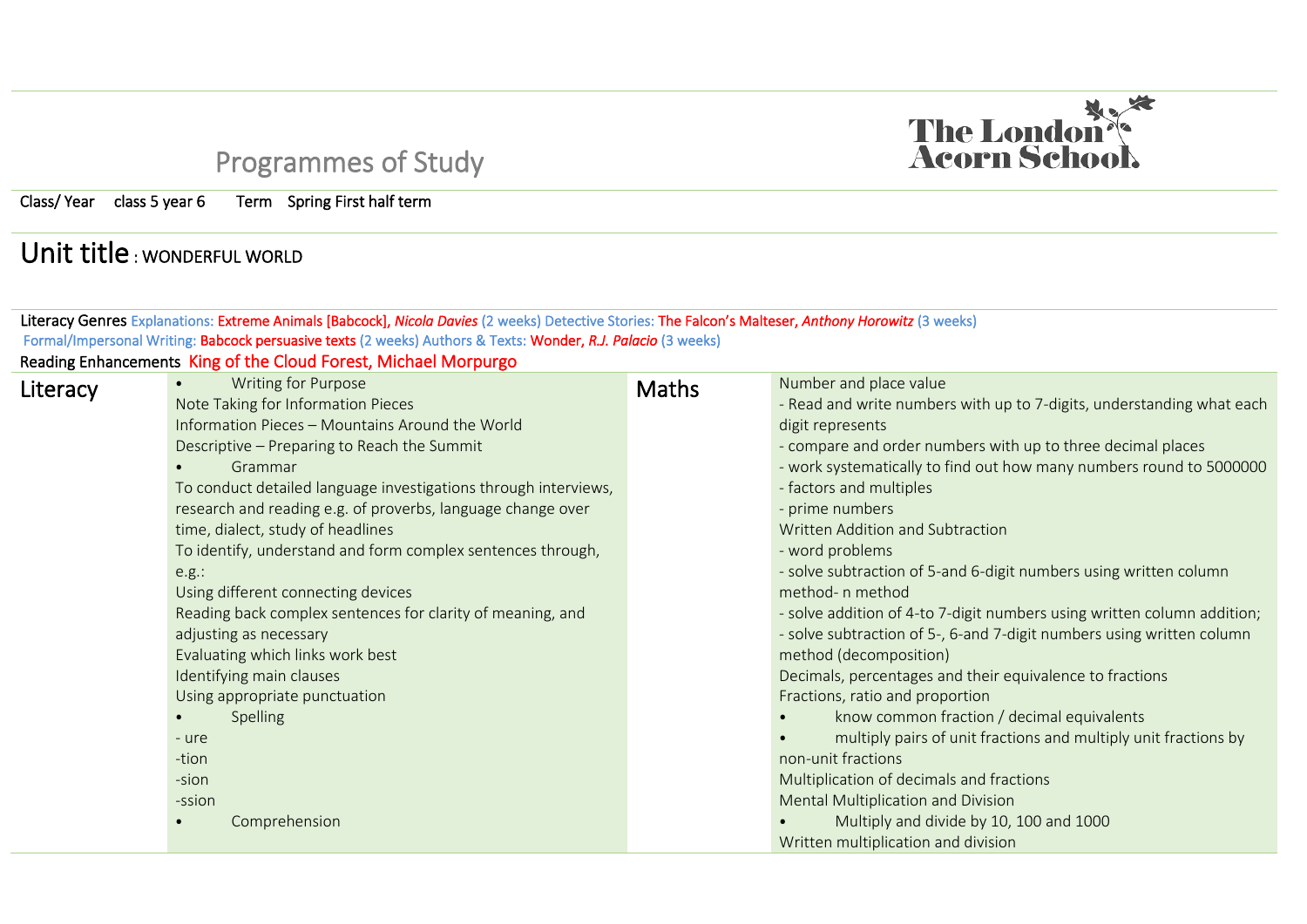| <b>DRAWING &amp; PAINTING</b><br>• Drawing detailed habitats and scenes on which we can place animals<br>in the second half term.<br>• Interpret the work of Nicholas Roerich and use it as a basis for own<br>work<br>• Explore the use of curved lines and slopes to illustrate the horizon<br>line as a basis for a landscape<br>• Combine the use of more than one line and slope that meets in the<br>middle to create visual mountain layers<br>• Use jagged lines to illustrate peaks and ridges<br>• Use several overlapping, jagged lines in the background to indicate | <b>Humanities</b> | understand what an angle is and that it is measured in degrees<br>know what the angles of triangles, quadrilaterals, pentagons, hexagons<br>and octagons add to and use these facts and mathematical reasoning<br>to calculate missing angles<br>recognise and identify the properties of circles and name their parts<br>draw circles using pairs of compasses; draw polygons using a ruler and<br>a protractor<br>Angles<br>Mental addition and subtraction<br>• Geography<br>• Know how mountains are formed and the definition of a mountain<br>• Locate of world's major mountain ranges by continent and country using maps,<br>plans and globes<br>• Learn the names and locations of some of the world's most famous mountains<br>• Investigating the physical and human features of Mount Everest<br>(height, location, climate, land patterns)<br>• Investigate why it is that mountains have their own climate<br>• Exploring climate data for Ben Nevis and Everest and compare<br>• Interpreting the impact of a mountain climate on the mountain environment<br>• Explore why mountains such popular tourist destinations |
|----------------------------------------------------------------------------------------------------------------------------------------------------------------------------------------------------------------------------------------------------------------------------------------------------------------------------------------------------------------------------------------------------------------------------------------------------------------------------------------------------------------------------------------------------------------------------------|-------------------|-----------------------------------------------------------------------------------------------------------------------------------------------------------------------------------------------------------------------------------------------------------------------------------------------------------------------------------------------------------------------------------------------------------------------------------------------------------------------------------------------------------------------------------------------------------------------------------------------------------------------------------------------------------------------------------------------------------------------------------------------------------------------------------------------------------------------------------------------------------------------------------------------------------------------------------------------------------------------------------------------------------------------------------------------------------------------------------------------------------------------------------------|
| (extend vocabulary; inference; predict; explain; retrieve;<br>summarise)<br><b>Ben Nevis</b><br><b>Mount Everest</b><br>The Man Who Bought a Mountain                                                                                                                                                                                                                                                                                                                                                                                                                            |                   | Use partitioning to mentally multiply 2-digit numbers with one<br>$\bullet$<br>decimal place by whole 1-digit numbers<br>multiply numbers with two decimal places<br>$\bullet$<br>use short multiplication to multiply amounts of money<br>use estimation to check answers to calculations<br>use long multiplication to multiply 3-digit and 4-digit numbers<br>by numbers between 10 and 30<br>use long division to divide 3-and 4-digit numbers by 2-digit<br>numbers, fiving remainders as a fraction<br>Problem solving, reasoning and algebra<br>identify patterns in the number of steps required to generate<br>palindromic numbers;<br>Geometry: properties of shapes<br>2D shapes (quads and circles)<br>diagonals and interior angles<br>classify and identify properties of quadrilaterals<br>explore how diagonal lines can bisect quadrilaterals                                                                                                                                                                                                                                                                          |

Art

 $\sim$ 

 $\overline{a}$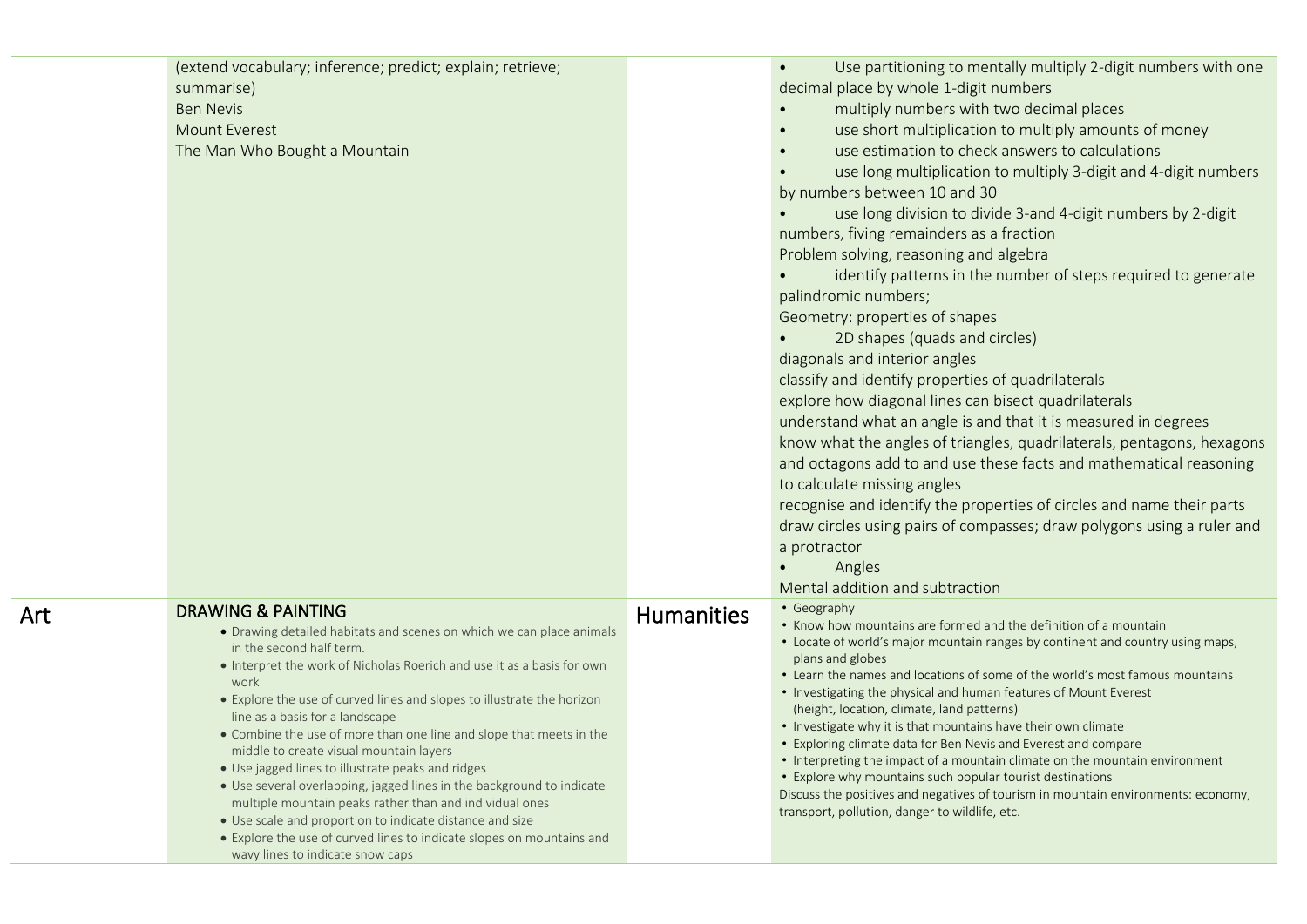| Relationships<br>and Health                   | · Add detail such as trails, rocks, rivers, trees, figures to demonstrate<br>distance<br>Select a range of media and techniques to depict the colour and tone of a<br>mountain range landscape based on own intentions and ideas<br>Children will learn:<br>• about government and parliament<br>• recognise things appropriate to share and things that<br>should not be shared on social media; rules around<br>distributing images<br>about how text and images in the media and on social media<br>can be manipulated or invented; strategies to evaluate the<br>reliability of sources and identify misinformation | Forest<br>School | Observe lichens, fungi -simple plants, symbiosis. Make bender shelters,<br>bowline knot. Uses of forked branches for hooks, supports etc. Woodland<br>structure - 2D or 3D ground art version.<br>Pupils identify more flora and fauna, consider needs of fauna and undertake<br>projects for these.<br>Use tools with more confidence, make simple knots.<br>Widen scientific vocabulary and work well as a class team.<br>Children expand their environmental awareness in terms of conservation of<br>the Morden Hall Park.<br>Children taken on leadership roles with Forest school days with younger<br>children                                                                                                                                                                                                                                                  |
|-----------------------------------------------|-------------------------------------------------------------------------------------------------------------------------------------------------------------------------------------------------------------------------------------------------------------------------------------------------------------------------------------------------------------------------------------------------------------------------------------------------------------------------------------------------------------------------------------------------------------------------------------------------------------------------|------------------|------------------------------------------------------------------------------------------------------------------------------------------------------------------------------------------------------------------------------------------------------------------------------------------------------------------------------------------------------------------------------------------------------------------------------------------------------------------------------------------------------------------------------------------------------------------------------------------------------------------------------------------------------------------------------------------------------------------------------------------------------------------------------------------------------------------------------------------------------------------------|
| Design and<br>technology /<br><b>Woodwork</b> | Wood work projects connected in addition to projects<br>derived from pupil interests                                                                                                                                                                                                                                                                                                                                                                                                                                                                                                                                    | Science          | LIVING THINGS AND THEIR HABITATS<br>Research the work of Carl Linaeus, a pioneer for classification.<br>Give reasons for classifying plants and animals based on specific<br>characteristics.<br>Classify living things into groups according to observable characteristics incl.<br>$\bullet$<br>microorganisms, plants and animals.<br>Define adaptation and explore how mountain animals and plants have<br>$\bullet$<br>adapted to suit their environment (Mt Everest & Ben Nevis).                                                                                                                                                                                                                                                                                                                                                                                |
| Religious<br><b>Studies</b>                   | <b>Inspirational People</b><br>Pupils to research inspirational people for example<br>Ghandi, Malala, martin Luther King, Mother Theresa.<br>Pupils to complete a research project and presentation<br>$\bullet$<br>on their chosen person                                                                                                                                                                                                                                                                                                                                                                              | <b>PE</b>        | <b>ATHLETICS</b><br>Can apply variety of speeds for different running lengths and<br>review own performance. Can perform different types of<br>jumps with standing and running take off to land with balance<br>and control. Can send different objects correctly to gain<br>distance, accuracy and improve performance, taking<br>measurements and recording.<br><b>SPORTSMANSHIP &amp; INVASION</b><br>Send a ball for a team member to receive and travel into<br>another space to make forward progress. Participate and co-<br>operate in small, sided games against an opponent with rule<br>understanding, whilst applying skills Receive a ball and<br>incorporate sending to a team member or shoot at a target.<br>Apply attacking and defending principles simple strategies and<br>tactics. Work in a small team to apply FSS's and SSS's in game<br>play. |